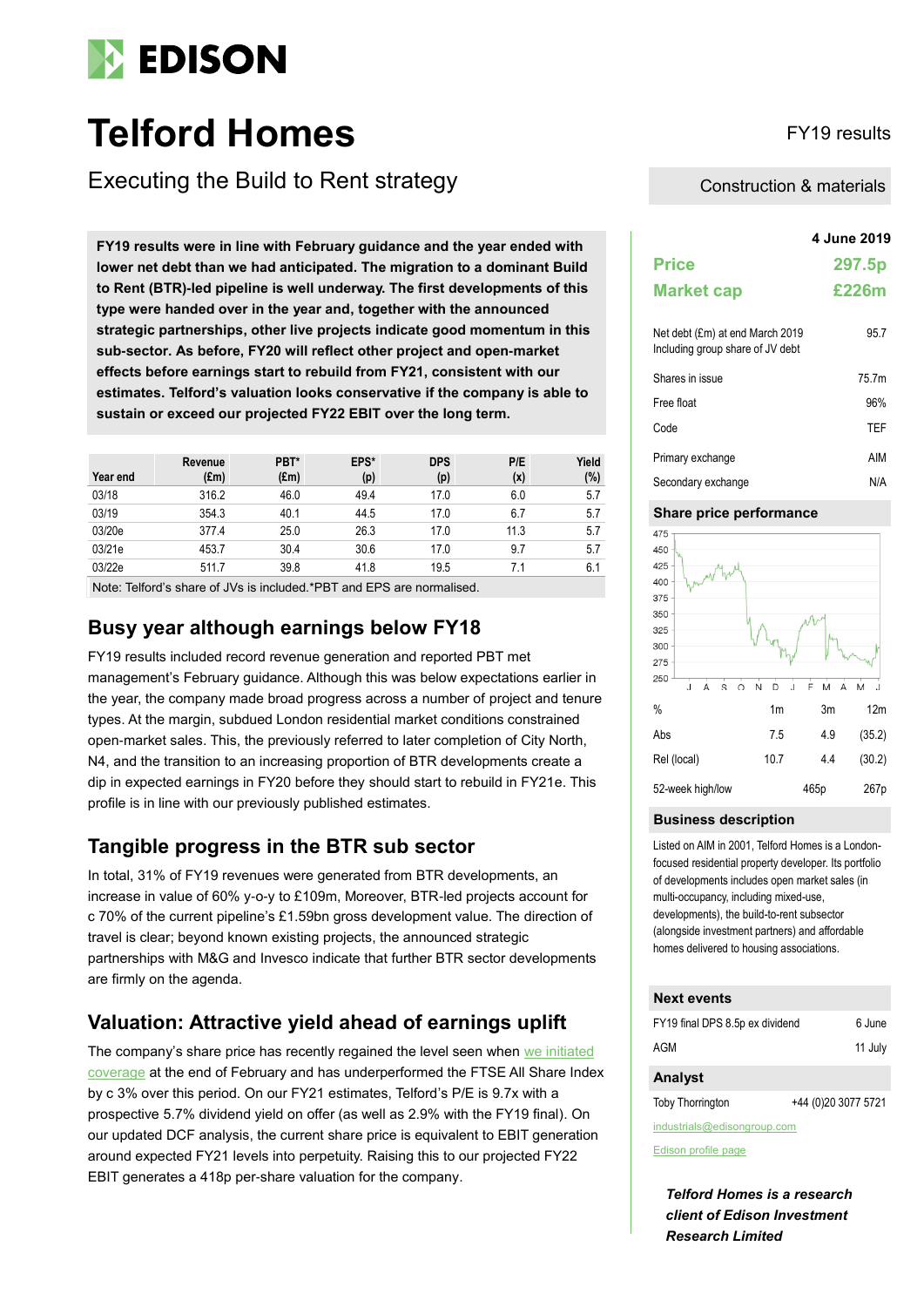

# **FY19 results overview**

FY19 PBT met management's revised guidance in February and although this was below the prior year, demonstrable progress was made in transitioning Telford Homes to a BTR-centric developer. As part of this process, net debt declined and the company ended FY19 with a pipeline with a gross development value of £1.59bn. Declared dividends were also as flagged in February (maintained at FY18 levels) and FY20 guidance is unchanged.

| <b>EXHIBIT 1: TEITORD HOMES SUMMARY P&amp;L AND INTERIM SPITES</b> |         |          |          |                |          |          |  |  |  |  |
|--------------------------------------------------------------------|---------|----------|----------|----------------|----------|----------|--|--|--|--|
|                                                                    | H1      | H2       | 2018     | H <sub>1</sub> | H2       | 2019     |  |  |  |  |
| Group revenue                                                      | 86.7    | 208.1    | 294.8    | 118.8          | 217.4    | 336.1    |  |  |  |  |
| Share of JV revenue                                                | 12.7    | 8.8      | 21.5     | 10.9           | 7.3      | 18.2     |  |  |  |  |
| <b>Total revenue</b>                                               | 99.3    | 216.9    | 316.2    | 129.6          | 224.7    | 354.3    |  |  |  |  |
| Cost of sales                                                      | $-75.7$ | $-161.1$ | $-236.8$ | $-101.2$       | $-173.8$ | $-275.0$ |  |  |  |  |
| Gross profit                                                       | 23.7    | 55.8     | 79.5     | 28.5           | 50.9     | 79.3     |  |  |  |  |
| Opex                                                               | $-13.5$ | $-17.2$  | $-30.7$  | $-17.3$        | $-20.1$  | $-37.4$  |  |  |  |  |
| Group operating profit                                             | 10.2    | 38.6     | 48.8     | 11.1           | 30.8     | 41.9     |  |  |  |  |
| Finance costs                                                      | $-1.5$  | $-1.3$   | $-2.7$   | $-1.0$         | $-0.8$   | $-1.8$   |  |  |  |  |
| Pre tax profit - norm                                              | 8.7     | 37.3     | 46.0     | 10.1           | 30.0     | 40.1     |  |  |  |  |
| Gross margin % - reported*                                         | 23.8%   | 26.8%    | 25.1%    | 21.9%          | 23.4%    | 22.4%    |  |  |  |  |
| Op Margin % - reported*                                            | 11.7%   | 18.5%    | 16.5%    | 9.4%           | 14.2%    | 12.5%    |  |  |  |  |

**Exhibit 1: Telford Homes summary P&L and interim splits**

Source: Company, Edison Investment Research. \*see Financial performance section for adjusted margins. Our estimates show gross interest, results are reported net; these effects wash out at the reported PBT level.

**Portfolio highlights – the rise and rise of BTR:** during FY19, Telford handed over four complete developments (shown at the top of Exhibit 2), added two new sites (being Oldfield Lane North, UB6 and International Way, E20 subject to planning consent) and in total worked on 23 live schemes across a full spectrum of project phases.

**BTR:** the year included the completion of the company's first projects of this type: the Pavilions, N1 (for L&Q), and the BTR portion of New Garden Quarter, E15 (for Folio, part of Notting Hill Genesis, which is Telford's JV partner on this project). Two further ones (Carmen St, E14, and The Forge, E6; both for M&G) are well underway for delivery in FY20. Both of these developments also have affordable homes being built on the same site that have been separately contracted with the housing associations Poplar HARCA and L&Q. The large Parkside, SW11 project is approaching full-build contract stage with Greystar. A £105.5m BTR deal was also signed for Equipment Works, E17, just prior to the end of FY19.

**Open market:** all units at Stratosphere and Stratford Central (both E15) and Bermondsey Works, SE16, are understood to have been completed and sold now totalling over 500 units (some of which were in prior years). The smaller Calder's Wharf, E14, development has also completed its build phase and is approaching one third sold. The larger Manhattan Plaza and Liberty Building schemes (both E14) are also complete and substantially sold whereas the open-market buildings are due to complete in the coming months and the units are c 85% sold there also. As flagged in the February trading update, the build programme at City North, N4 is c six months behind plan due to third-party actions that mean completion is now expected during FY21. At the end of FY19, Telford had 39 finished units on hand for sale, around half of which have subsequently sold. Management reiterated comments that the London market remains subdued, especially at higher price points but Help to Buy remains helpful at the margin for homes priced under £600,000, which has historically been Telford's main focus in this sub-segment.

Apart from the projects listed below, Telford continues to work on other opportunities in the background, not least with new strategic BTR partners M&G and Invesco.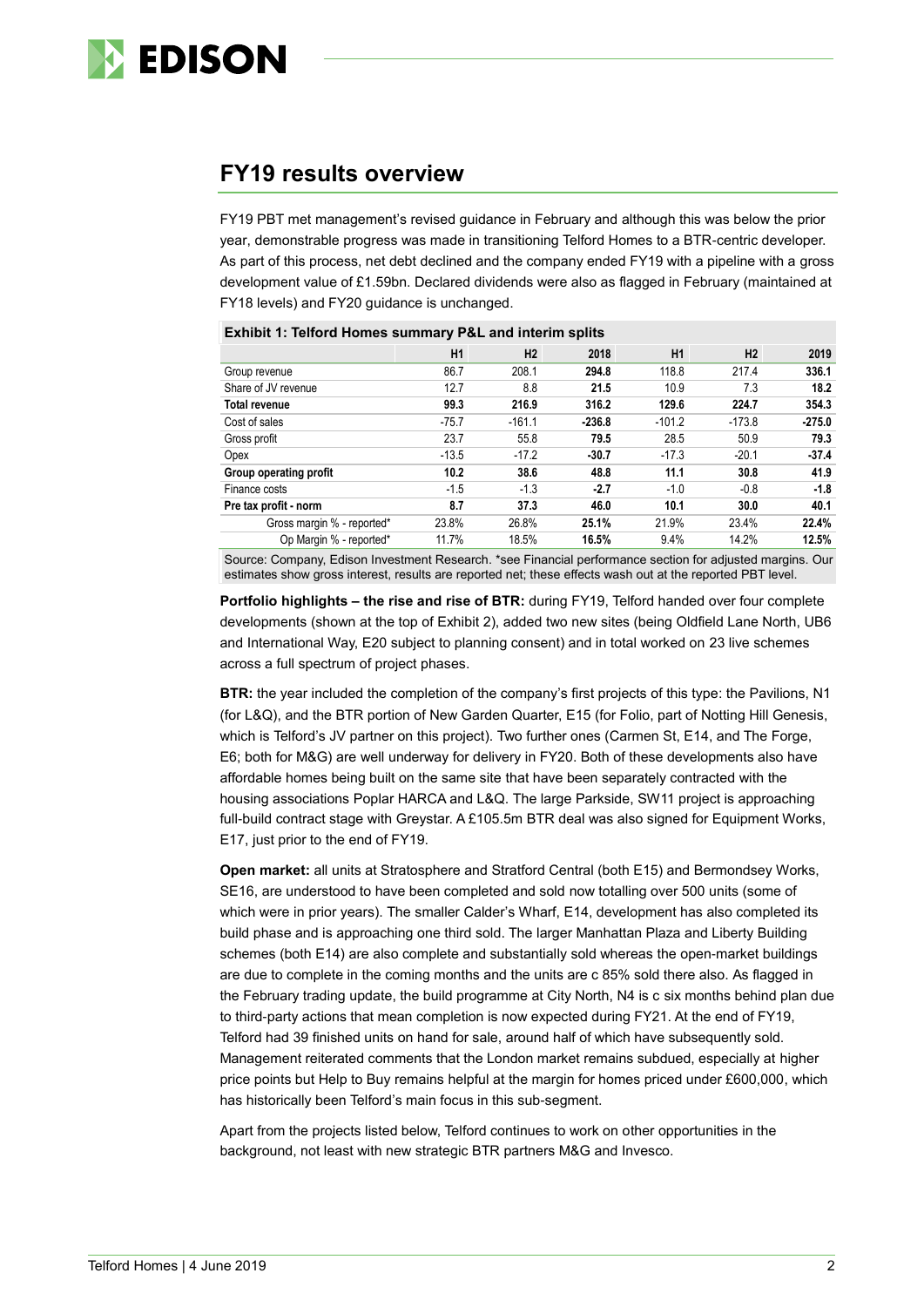

| Exhibit 2: Telford Homes projects active in FY19 |       |              |                |                          |       |          |                                                                                                                                                                                           |  |  |
|--------------------------------------------------|-------|--------------|----------------|--------------------------|-------|----------|-------------------------------------------------------------------------------------------------------------------------------------------------------------------------------------------|--|--|
|                                                  | Value | Units        | Units          | Units                    | Units | Other    | <b>Brief description</b>                                                                                                                                                                  |  |  |
|                                                  | £m    | <b>Total</b> | <b>OM</b>      | <b>BTR</b>               | AH    | $c 5% +$ |                                                                                                                                                                                           |  |  |
| <b>Stratford Central,</b><br>E15                 |       | 181          | 157            |                          | 24    |          | LB Newham, Stratford. 31 storey residential tower with apartment mix including<br>one, two and three bedrooms, suites and apartments. Excellent transport links.                          |  |  |
| The Pavilions,<br>N <sub>1</sub>                 |       | 156          |                | 156                      |       |          | LB Islington, Caledonian Road. Challenging site built with one-, two- and three-<br>bed units and green conservation space. First BTR completion (for L&Q).                               |  |  |
| Stratosphere,<br>E <sub>15</sub>                 |       | 341          | 307            |                          | 34    |          | LB Newham, Stratford High St. Two residential towers (36 and 12 storeys) with<br>one-, two- and three-bedroom apartments/penthouses. Concierge, gym, roof<br>terrace.                     |  |  |
| <b>Bermondsey Works,</b><br><b>SE16</b>          |       | 158          | 148            |                          | 10    |          | LB Southwark, S. Bermondsey. 18-storey tower, connected lower height villas<br>one-, two- and three-bed and duplex apartments. Concierge, gym, roof gardens,<br>school.                   |  |  |
| <b>Calders Wharf,</b><br>E14                     | O     | 25           | 21             |                          | 4     | Υ        | LB Tower Hamlets, Island Gardens, adjacent to the Greenwich Foot Tunnel.<br>Four-storey building with one, two and three bedrooms on a riverfront site.                                   |  |  |
| Liberty Building,<br>E14                         |       | 155          | 105            |                          | 50    |          | LB Tower Hamlets. Limeharbour, Canary Wharf. 26-storey tower, one-, two- and<br>three-bed apartments and a penthouse. Concierge, gym and private gardens.                                 |  |  |
| Manhattan Plaza,<br>E14                          |       | 170          | 125            | L.                       | 50    |          | LB Tower Hamlets, Poplar. Up to 21 storeys at its highest point comprising of a<br>mixture of apartments and townhouses. Concierge, gym, roof gardens.                                    |  |  |
| The Forge,<br>E6                                 |       | 192          | ÷,             | 125                      | 67    |          | LB Newham, Upton Park. Buildings from three to 14 storeys. BTR homes sold to<br>M&G Real Estate, 67 affordable homes sold to East Thames (L&Q).                                           |  |  |
| Bow Garden Square,<br>E3                         | ∩     | 109          | 83             |                          | 26    |          | LB Tower Hamlets, Bow. Mixed use scheme in partnership with Polar HARCA<br>with one, two and three bed apartments and suites and villas. Community school<br>and mosque.                  |  |  |
| <b>Chrisp Street,</b><br>E14                     |       | 643          | 443            | $\overline{\phantom{a}}$ | 200   | Y        | LB Tower Hamlets, Poplar. Chrisp St market regeneration in partnership with<br>Poplar HARCA in a GLA new housing Zone. Part of United House acquisition.                                  |  |  |
| <b>Carmen Street.</b><br>E14                     |       | 206          | Ĭ.             | 150                      | 56    |          | LB Tower Hamlets, Poplar. 22-storey tower with 150 BTR homes sold to M&G<br>Real Estate and 56 affordable homes sold to Poplar HARCA.                                                     |  |  |
| LEB,<br>E <sub>2</sub>                           |       | 189          | 124            | $\overline{a}$           | 65    | Y        | LB Tower Hamlets, Bethnal Green. Proposed mixed use scheme with buildings<br>from five to 15 storeys. Now in a planning appeal phase.                                                     |  |  |
| Gloucester &<br>Durham,<br>NW <sub>6</sub>       |       | 235          | 133            |                          | 102   |          | LB Brent, South Kilburn. Partnership with borough, site secured via London<br>Development Panel with affordable homes sold to Notting Hill Genesis. Part of a<br>multi-phase master plan. |  |  |
| <b>Stone Studios,</b><br>E9                      |       | 120          | 110            |                          | 10    | Y        | LB Hackney, Hackney Wick. Residential-led, mixed use development with over<br>50,000sq ft of commercial space.                                                                            |  |  |
| Parkside,<br><b>SW11</b>                         |       | 890          | $\overline{a}$ | 890                      | Ĭ.    |          | LB Wandsworth, Nine Elms, Battersea. Two buildings, community facilities and<br>public space. Partnership with Greystar. Approaching full build contract stage.                           |  |  |
| <b>Equipment Works,</b><br>E17                   |       | 337          | $\frac{1}{2}$  | 257                      | 80    | Y        | LB Waltham Forest, Walthamstow. Mixed tenure residential development with c<br>19,000sq ft of flexible commercial space. BTR deal announced 19 February.                                  |  |  |
| Oldfield Lane North,<br>UB <sub>6</sub>          |       | 278          | 194            |                          | 84    |          | LB Ealing, Greenford. Part of Greystar's 20-acre large mixed-use scheme (and c<br>1,965 homes in total). Acquired in November 2018.                                                       |  |  |
| International Way,<br>E20                        |       | 376          | 204            |                          | 172   |          | Announced 11 Feb 2019. Conditional site purchase (subject to satisfactory<br>planning consent). Next to Stratford International station & Westfield Stratford.                            |  |  |
| New Garden<br>Quarter*, E15                      |       | 471          | 183            | 112                      | 176   |          | LB Newham. Three- to nine-storey mansion block design around a new two-acre<br>public park. JV with Notting Hill Genesis. BTR homes sold to Folio London.                                 |  |  |
| Gallions Phase 1*,<br>E16                        |       | 292          | 205            |                          | 87    |          | LB Newham, Gallions Reach. Part of a wider multi-phase Notting Hill<br>Genesis redevelopment. Residential-led, part of United House acquisition.                                          |  |  |
| City North*,<br>N4                               |       | 355          | 308            | $\overline{\phantom{a}}$ | 47    | Υ        | LB Islington. Business Design Centre JV (part of United House acquisition).<br>Major mixed use development with new access to Finsbury Park tube station.                                 |  |  |
| Balfron Tower*,<br>E14                           |       | 137          | 137            | $\overline{\phantom{a}}$ |       |          | LB Tower Hamlets, Poplar. Refurb of 26-storey, grade II listed residential<br>building. JV: Londonewcastle and Poplar HARCA, part of United House deal.                                   |  |  |
| Gallions Phase 2b*,<br>E16                       |       | 267          | 132            | $\overline{\phantom{a}}$ | 135   |          | LB Newham, Gallions Reach. Part of a wider multi-phase Notting Hill<br>Genesis redevelopment. Mixed tenure, part of United House acquisition.                                             |  |  |

### **Exhibit 2: Telford Homes projects active in FY19**

Source: Company, Edison Investment Research. Note: Key a) unit types: OM = Open market, BTR = build-to-rent, AH = affordable housing, Other = non-residential (accounting for c 5%+ of development value). b) Development value:  $\bigcup$  < £50m,  $\bigcup$  > 50m/<£100m, xx> £100m /<£150m, >£150m /<£200m, > £200m. \*JV. The four shaded developments were all fully handed over in FY19. Some existing open market developments could change to BTR.

Telford's portfolio activity is summarised as follows:

- Gross development value of £1.59bn / 4,900 homes
- 70% of this pipeline by units is BTR-led
- Over 3,000 homes are in the construction phase
- **Around 950 units are in the planning phase (including LEB, International Way and Gallions,** phase 2).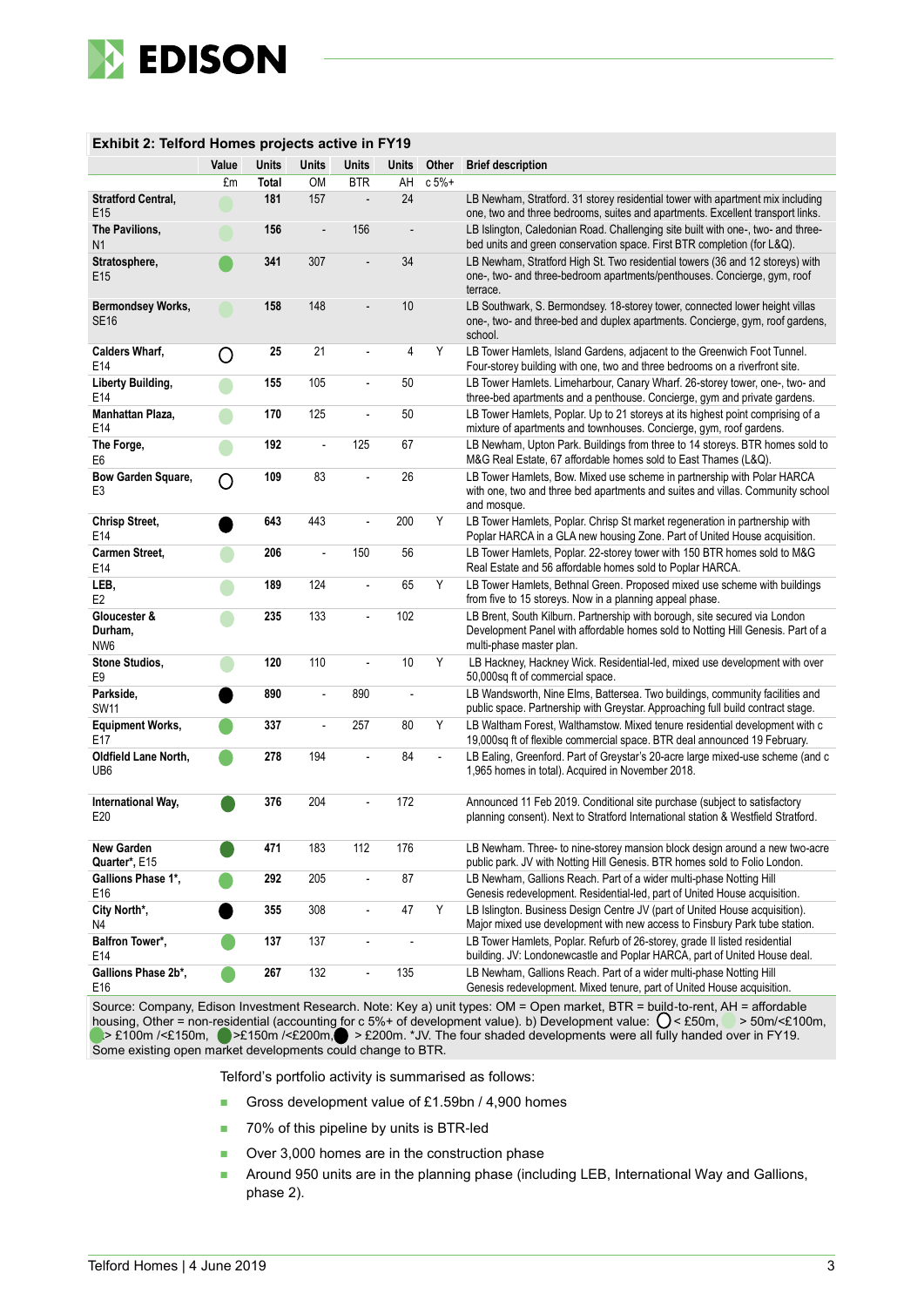

**Financial performance<sup>1</sup> – changing mix influences revenues and margins:** against our expectations, Telford's FY19 PBT was in line with our expectations at £40.1m, whereas EPS came in ahead due to a lower tax charge (at 16% after the effects of tax credits vs our modelled 22%). Net debt was c £29m lower than we had anticipated at £95.7m.

FY19 results included a record revenue performance, up 12% y-o-y to c £354m, but there were lower reported margins at the gross level (down 270bp to 22.4%) and operating (down 400bp to 12.5%) levels. The equivalent adjusted margins, which reverse out expensed interest costs, were 23.7% gross (-280bp) and 13.1% operating (-360bp).

An increase in the proportion of BTR sales from 21% to 31% contributed meaningfully to these year on year features with revenue in this sub-sector implicitly rising from £68m to £109m. Investors should be aware that there is lower financial risk associated with BTR projects due their forwardfunded nature and known purchaser at the outset. Consequently they generate lower contribution margins, although the difference is narrower at the net level after factoring in project interest and selling costs. Individual sale/open-market revenue was 5% below the FY18 level, partly reflecting the market conditions referred to earlier. The sale of freeholds and other land together with other sundry fees and rental income generated revenue of £13.9m in FY19. Putting all of these items together, the blended margins across all projects were as described above.

### **Net debt declining, BTR activity rising**

The statutory, equity-accounted balance sheet showed end FY19 net debt of c £75m, which indicates the Telford's share of debt in JV projects was just over £20m, compared to c £3m a year earlier. The latter movement is consistent with construction progress with open-market units at the New Garden Quarter, Balfron Tower and City North developments in particular, with debt drawn down to fund WIP, following the absorption of the partners' initial equity injections.

The cash flow statement is reported on a group, equity-accounted basis. At the free cash flow level, the primary difference between this and our presentation shown in the financial summary (on an illustrative, including share of JV, basis) is working capital; consistent with the previous paragraph we estimate the c £44m reported inflow here was effectively absorbed on JV projects, which typically have separate borrowing facilities. That said, the company manages projects – wholly owned or otherwise – on a collective basis. At group level, the positive net debt variance against our expectation was most likely due to the timing of receipts relating to the sale of Equipment Works' BTR scheme and or freeholds and other surplus land.

**Cash flow outlook:** forward-funded BTR projects are inherently less capital intensive from Telford's perspective. There will always be a mix of tenure types in the development portfolio at any one time but an increasing proportion of BTR work will lower the group's borrowing requirement compared to open-market projects. We have modelled a reduction in net debt in each of our estimate years; in reality, debt reduction creates more funding capacity for other projects and, reflecting this, our illustrated profile is unlikely to prevail unless new opportunities cannot be found.

### **No material changes to estimates**

We have made minor changes to our existing estimates and added FY22 for the first time. It is important to note that we expect the P&L composition to change with a much bigger JV scheme contribution in FY20 and FY21 compared to FY19. The proportion of BTR development revenue should also rise, although not necessarily in a linear fashion. For the record, our FY20 estimates are effectively generated from existing, known projects and those for FY21 and FY22 assume new project revenue contributions of c 25% and c 40% from new projects respectively.

 $\overline{a}$ 

<sup>1</sup> All commentary here refers to company numbers presented on an including proportional share of JV basis.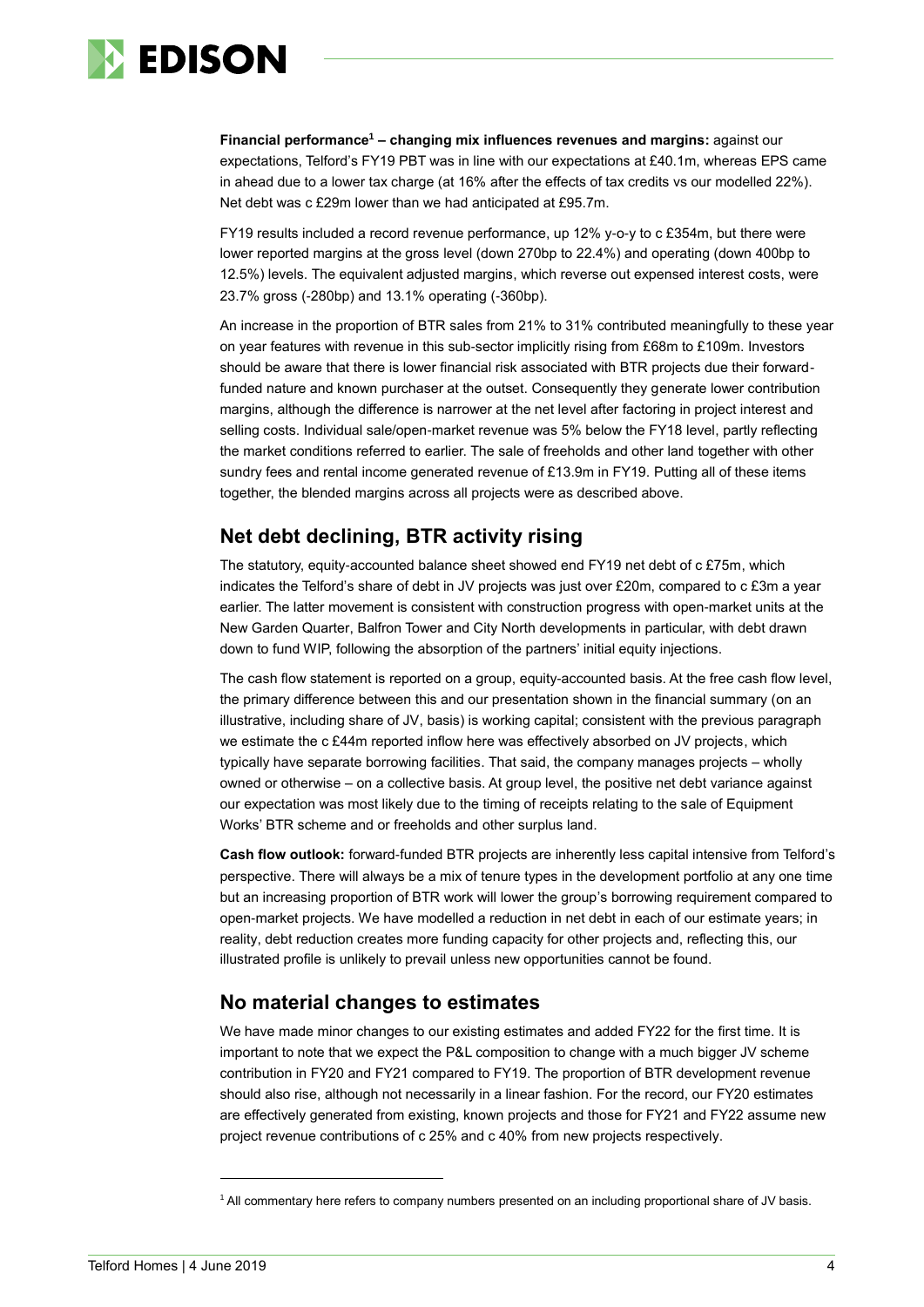

# **Valuation upside beyond £34m sustainable EBIT**

We have updated the DCF matrix analysis employed in our **March initiation note** as shown in the table below.

| <b>Exhibit 3: Telford Homes DCF illustration</b> |    |             |      |      |      |      |  |  |  |  |
|--------------------------------------------------|----|-------------|------|------|------|------|--|--|--|--|
| Value per TEF share (£)                          |    | $EBIT$ (£m) |      |      |      |      |  |  |  |  |
|                                                  |    | 30          | 35   | 40   | 45   | 50   |  |  |  |  |
| వి                                               | 6% | 3.97        | 4.68 | 5.39 | 6.10 | 6.81 |  |  |  |  |
|                                                  | 7% | 3.24        | 3.83 | 4.42 | 5.01 | 5.60 |  |  |  |  |
|                                                  | 8% | 2.69        | 3.19 | 3.69 | 4.20 | 4.70 |  |  |  |  |
|                                                  | 9% | 2.27        | 2.70 | 3.13 | 3.56 | 4.00 |  |  |  |  |
|                                                  |    |             |      |      |      |      |  |  |  |  |

Source: Edison Investment Research

Our revised WACC of 7.8% (previously 7%) reflects lower debt on hand and Exhibit 3 suggests the current 297p share price is effectively factoring in EBIT generation of c £34m into perpetuity beyond our initial three-year estimate period. After a short-term earnings dip in FY20, our model generates c £35m EBIT in FY21 followed by c £43m in FY22. Sustaining the latter EBIT level generates an inferred valuation approaching 400p per share for Telford Homes. The amount of debt carried obviously influences the future WACC – with a rising proportion of BTR work putting downward pressure on net debt and raising WACC other things being equal – an investors can use the table to convert their view of sustainable EBIT into a per share value.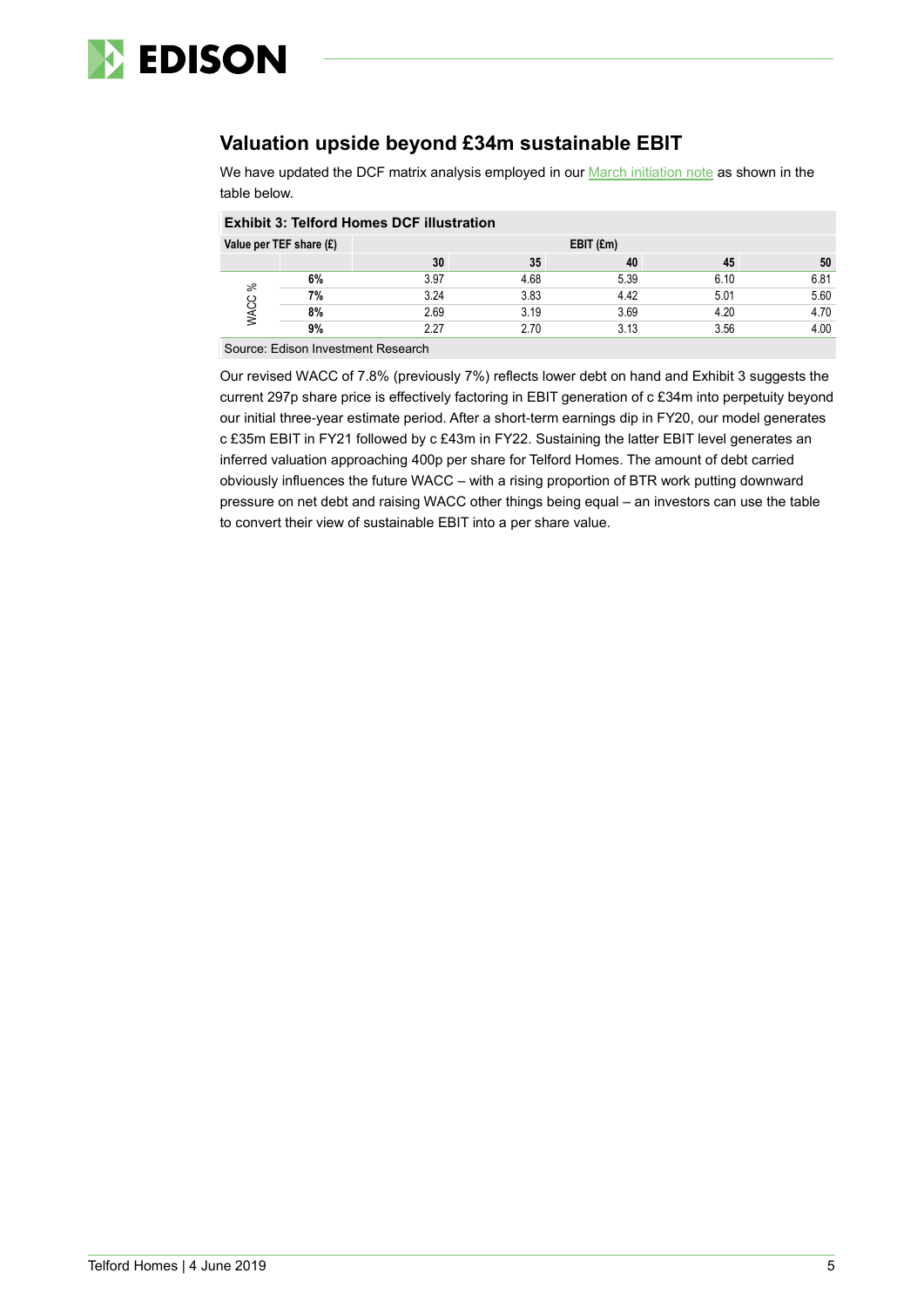

#### **Exhibit 4: Financial summary**

|                                              | £'ms<br>2015 | 2016    | 2017    | 2018    | 2019    | 2020e   | 2021e   | 2022e   |
|----------------------------------------------|--------------|---------|---------|---------|---------|---------|---------|---------|
| March                                        |              |         |         |         |         |         |         |         |
| <b>PROFIT &amp; LOSS</b>                     |              |         |         |         |         |         |         |         |
| Revenue                                      | 173.5        | 245.6   | 291.9   | 316.2   | 354.3   | 377.4   | 453.7   | 511.7   |
| Cost of Sales                                | (116.7)      | (180.5) | (226.8) | (232.7) | (275.0) | (307.6) | (377.7) | (426.4) |
| Gross Profit                                 | 56.8         | 65.0    | 65.1    | 83.6    | 79.3    | 69.7    | 76.0    | 85.3    |
| <b>EBITDA</b>                                | 31.5         | 37.0    | 39.8    | 53.8    | 43.1    | 32.5    | 36.9    | 45.2    |
| Operating Profit (before GW and except.)     | 30.9         | 36.4    | 39.2    | 52.9    | 41.9    | 31.1    | 35.3    | 43.4    |
|                                              | 0.0          | 0.0     | 0.0     | 0.0     | 0.0     | 0.0     | 0.0     | 0.0     |
| Intangible Amortisation                      | 0.0          | 0.0     | 0.0     | 0.0     | 0.0     | 0.0     | 0.0     | 0.0     |
| Exceptionals                                 | 0.0          | 0.0     | 0.0     | 0.0     |         | 0.0     | 0.0     | 0.0     |
| Other                                        |              |         | 39.2    |         | 0.0     |         |         |         |
| <b>Operating Profit</b>                      | 30.9         | 36.4    |         | 52.9    | 41.9    | 31.1    | 35.3    | 43.4    |
| Net Interest                                 | (5.8)        | (4.2)   | (5.1)   | (6.8)   | (1.8)   | (6.1)   | (4.8)   | (3.6)   |
| Profit Before Tax (norm)                     | 25.1         | 32.2    | 34.1    | 46.0    | 40.1    | 25.0    | 30.4    | 39.8    |
| Profit Before Tax                            | 25.1         | 32.2    | 34.1    | 46.0    | 40.1    | 25.0    | 30.4    | 39.8    |
| Tax                                          | (5.5)        | (6.5)   | (6.6)   | (8.6)   | (6.5)   | (5.0)   | (7.1)   | (7.9)   |
| Profit After Tax (norm)                      | 19.7         | 25.7    | 27.5    | 37.4    | 33.6    | 20.0    | 23.3    | 31.9    |
| Profit After Tax                             | 19.7         | 25.7    | 27.5    | 37.4    | 33.6    | 20.0    | 23.3    | 31.9    |
|                                              |              |         |         |         |         |         |         |         |
| Average Number of Shares Outstanding         | 59.2         | 65.5    | 74.7    | 75.1    | 75.4    | 76.0    | 76.0    | 76.0    |
| (m)                                          |              |         |         |         |         |         |         |         |
| EPS - normalised FD (p)                      | 32.6         | 38.9    | 36.6    | 49.4    | 44.5    | 26.3    | 30.6    | 41.8    |
| EPS(p)                                       | 33.2         | 39.3    | 36.8    | 49.8    | 44.6    | 26.3    | 30.7    | 41.9    |
| Dividend per share (p)                       | 11.1         | 14.2    | 15.7    | 17.0    | 17.0    | 17.0    | 17.0    | 19.5    |
|                                              |              |         |         |         |         |         |         |         |
| Gross Margin (%)                             | 32.7         | 26.5    | 22.3    | 26.4    | 22.4    | 18.5    | 16.8    | 16.7    |
| EBITDA Margin (%)                            | 18.2         | 15.1    | 13.6    | 17.0    | 12.2    | 8.6     | 8.1     | 8.8     |
| Operating Margin (before GW and except.) (%) | 17.8         | 14.8    | 13.4    | 16.7    | 11.8    | 8.2     | 7.8     | 8.5     |
|                                              |              |         |         |         |         |         |         |         |
| <b>BALANCE SHEET</b>                         |              |         |         |         |         |         |         |         |
| <b>Fixed Assets</b>                          | 1.9          | 2.1     | 2.2     | 3.4     | 3.5     | 3.4     | 3.1     | 2.6     |
| Intangible Assets                            | 0.0          | 0.4     | 0.8     | 0.8     | 0.8     | 0.8     | 0.8     | 0.8     |
| <b>Tangible Assets</b>                       | 1.0          | 1.5     | 1.3     | 2.5     | 2.7     | 2.6     | 2.3     | 1.8     |
| Investments                                  | 0.9          | 0.2     | 0.1     | 0.0     | 0.0     | 0.0     | 0.0     | 0.0     |
| <b>Current Assets</b>                        | 328.3        | 337.8   | 422.1   | 443.4   | 457.0   | 448.0   | 431.3   | 389.2   |
| <b>Stocks</b>                                | 277.2        | 285.6   | 339.4   | 373.9   | 320.6   | 311.4   | 294.5   | 252.1   |
| Debtors                                      | 5.9          | 24.9    | 37.5    | 50.8    | 99.5    | 99.5    | 99.6    | 99.6    |
| Cash                                         | 39.7         | 20.8    | 39.8    | 13.8    | 33.4    | 33.4    | 33.4    | 33.4    |
| <b>Current Liabilities</b>                   | (208.8)      | (150.9) | (217.2) | (214.0) | (204.2) | (188.0) | (160.5) | (99.7)  |
| Creditors                                    | (116.2)      | (112.8) | (163.1) | (97.1)  | (77.1)  | (81.4)  | (89.7)  | (94.8)  |
| Short term borrowings                        | (92.6)       | (38.2)  | (54.1)  | (116.9) | (127.0) | (106.6) | (70.8)  | (4.8)   |
| Long Term Liabilities                        | (1.1)        | (2.0)   | (2.8)   | (1.7)   | (3.5)   | (3.5)   | (3.5)   | (3.5)   |
| Long term borrowings                         | (0.4)        | (0.7)   | (1.1)   | (0.4)   | (2.0)   | (2.0)   | (2.0)   | (2.0)   |
| Other long term liabilities                  | (0.7)        | (1.4)   | (1.7)   | (1.3)   | (1.5)   | (1.5)   | (1.5)   | (1.5)   |
| <b>Net Assets</b>                            | 120.4        | 187.0   | 204.3   | 231.1   | 252.9   | 259.9   | 270.4   | 288.6   |
|                                              |              |         |         |         |         |         |         |         |
| <b>CASH FLOW</b>                             |              |         |         |         |         |         |         |         |
| <b>Operating Cash Flow</b>                   |              |         | 27.2    | (61.2)  | 35.5    | 43.2    | 59.7    | 90.8    |
| Net Interest                                 |              |         | (3.8)   | (5.6)   | (6.9)   | (4.5)   | (3.6)   | (3.0)   |
| Tax                                          |              |         | (6.5)   | (7.6)   | (5.5)   | (4.0)   | (6.1)   | (6.9)   |
| Capex                                        |              |         | (0.4)   | (2.1)   | (1.3)   | (1.3)   | (1.3)   | (1.3)   |
| Acquisitions/disposals                       |              |         | (3.6)   | 0.0     | 0.0     | 0.0     | 0.0     | 0.0     |
| Financing                                    |              |         | 0.9     | 0.8     | 0.9     | 0.0     | 0.0     | 0.0     |
| <b>Dividends</b>                             |              |         | (11.1)  | (12.4)  | (13.2)  | (12.9)  | (12.9)  | (13.7)  |
| Net Cash Flow                                |              |         | 2.7     | (88.1)  | 9.6     | 20.4    | 35.8    | 65.9    |
| Opening net debt/(cash)                      |              |         | 18.0    | 15.3    | 103.4   | 95.7    | 75.2    | 39.4    |
| HP finance leases initiated                  |              |         | 0.0     | 0.0     | 0.0     | 0.0     | 0.0     | 0.0     |
| Other                                        |              |         | 0.0     | 0.0     | (1.8)   | 0.0     | 0.0     | 0.0     |
| Closing net debt/(cash)                      |              |         | 15.3    | 103.4   | 95.7    | 75.2    | 39.4    | (26.5)  |
| Gearing (net debt:net assets)                |              |         | 8%      | 45%     | 38%     | 29%     | 15%     | $-9%$   |
|                                              |              |         |         |         |         |         |         |         |

Source: Telford Homes accounts, Edison Investment Research. Note: Financials presented including Telford Homes share of JV activities; the company does not currently report a cash flow statement on this basis, so the above represents our interpretation only. Our P&L projections show interest costs gross, before capitalisation effects (and with a higher adjusted gross margin), which net out at the PBT level. Historic P&L numbers have been presented on the same basis.